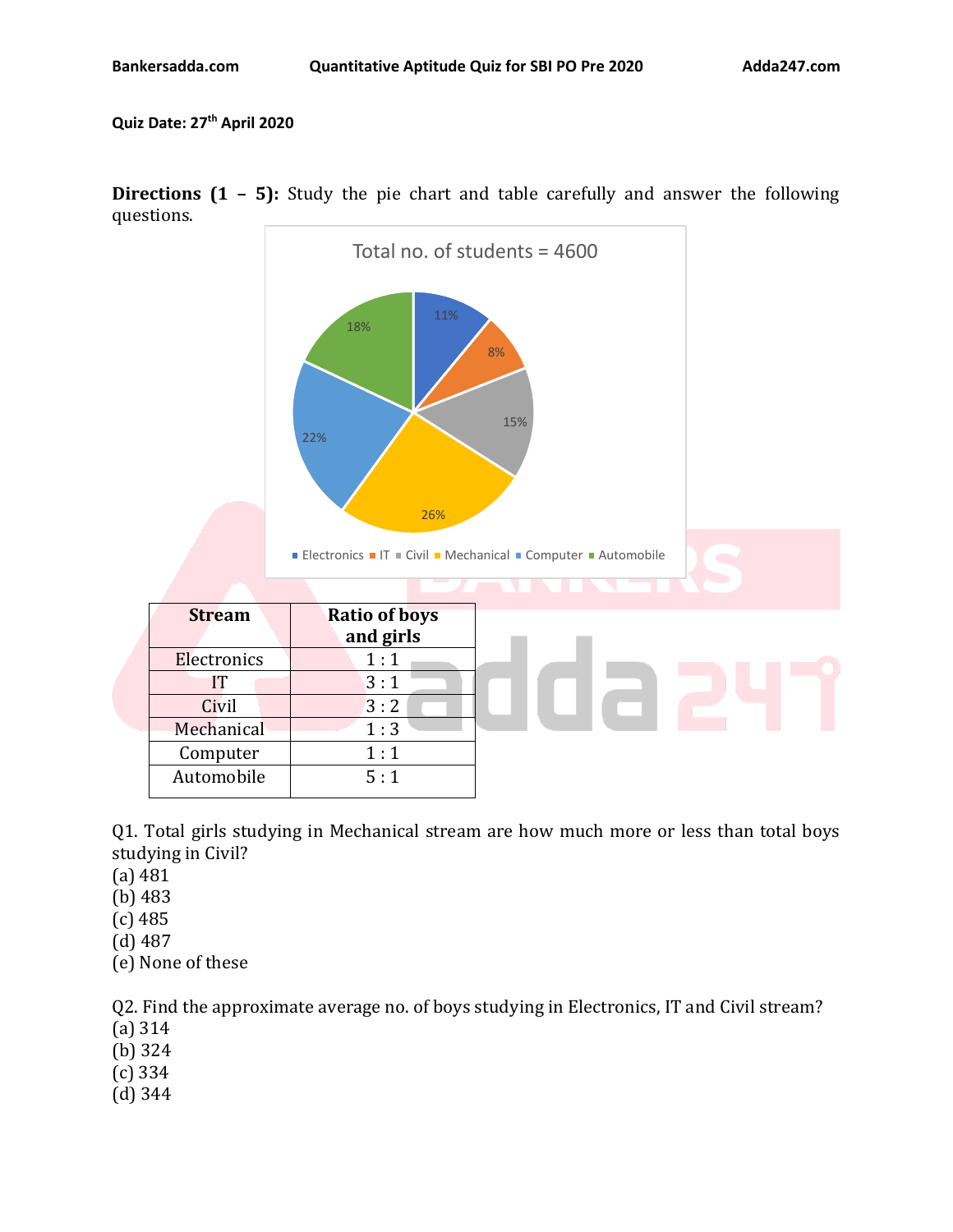(e) 354

Q3. In which stream the difference between no. of boys and girls is maximum?

- (a) IT
- (b) Civil
- (c) Mechanical
- (d) Automobile
- (e) Electronics

Q4. Find the total number of girls studying in the college.

- (a) 2082
- (b) 2182
- (c) 2282
- (d) 2382
- (e) None of these



- college?  $(a) 6%$
- (b) 11.32%
- $(c)$  20.5% (d) 12.76%
- 
- (e) 15%

Directions (6-10): What will come in place of question mark in the following number series?

Q6. 12, 6.5, 11, 7.5, 10, 8.5, ? (a) 9.5 (b) 9 (c) 10 (d) 10.5 (e) 8 Q7. 1, 4, 27, 16, 125, 36, ? (a) 512 (b) 729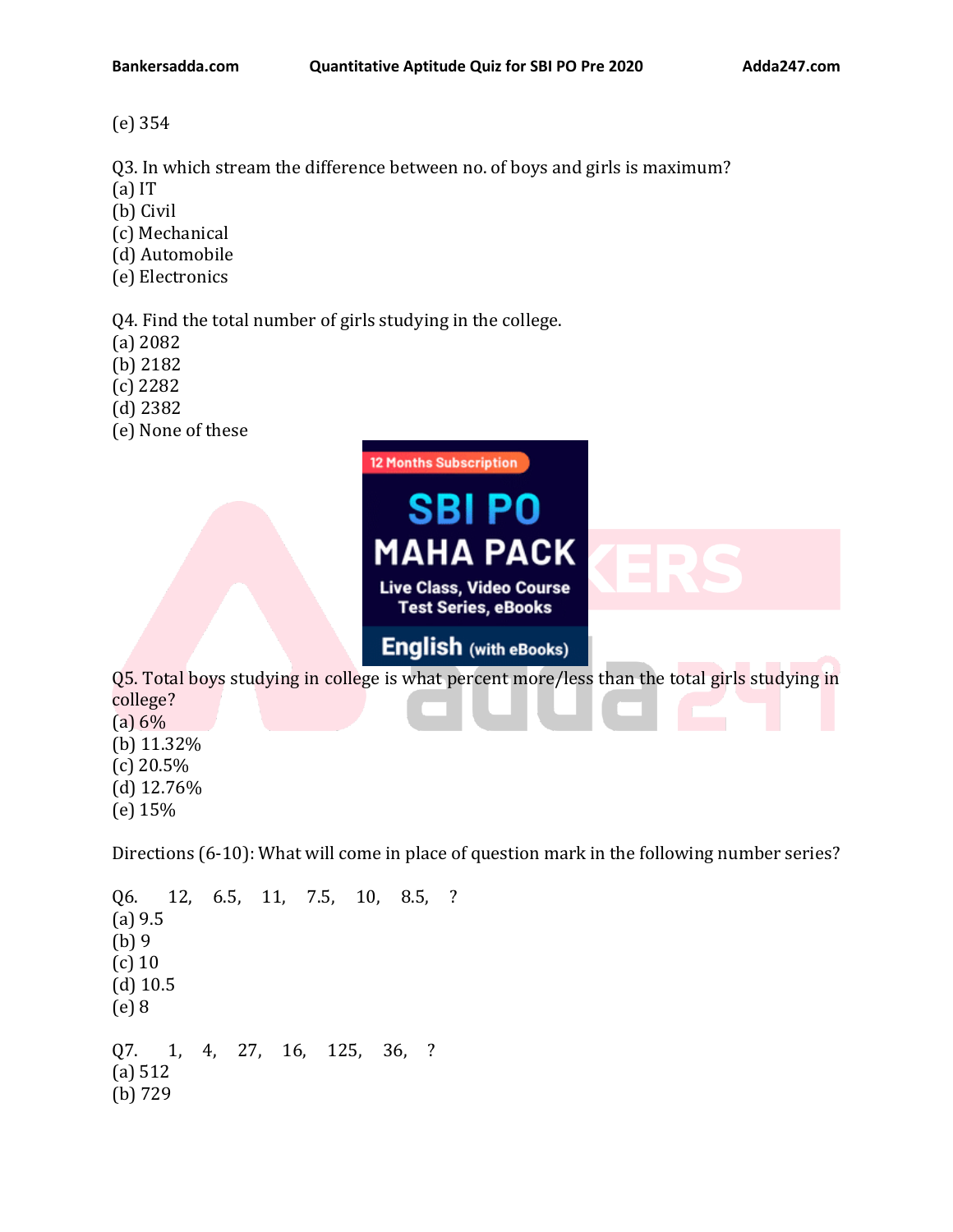| $(c)$ 343<br>$(d)$ 216<br>$(e)$ 1331                                                                                             |                                  |
|----------------------------------------------------------------------------------------------------------------------------------|----------------------------------|
| Q8. 13, 10, 4, -5, -17, ?<br>$(a) -34$<br>$(b) -32$<br>$(c) -22$<br>$(d)$ 34<br>$(e) -2$                                         |                                  |
| Q9. 169, ?, 361, 529, 841, 961<br>$(a)$ 196<br>$(b)$ 225<br>(c) 250<br>$(d)$ 289<br>(e) 441                                      |                                  |
| 6, 24, 60, ?, 210<br>Q10. 0,                                                                                                     |                                  |
| $(a)$ 120<br>$\blacksquare$<br><b>Contract</b><br>(b) $125$<br>$\blacktriangle$<br>$\overline{\phantom{a}}$<br>(c) 211<br>(d) 59 | $\blacksquare$<br>$\blacksquare$ |
| $(e)$ 338                                                                                                                        |                                  |

Directions (11-15): Study the following Pie-chart carefully and answer the questions given below.

% of people in a city working in night shifts from various industies, total No. of people=40250

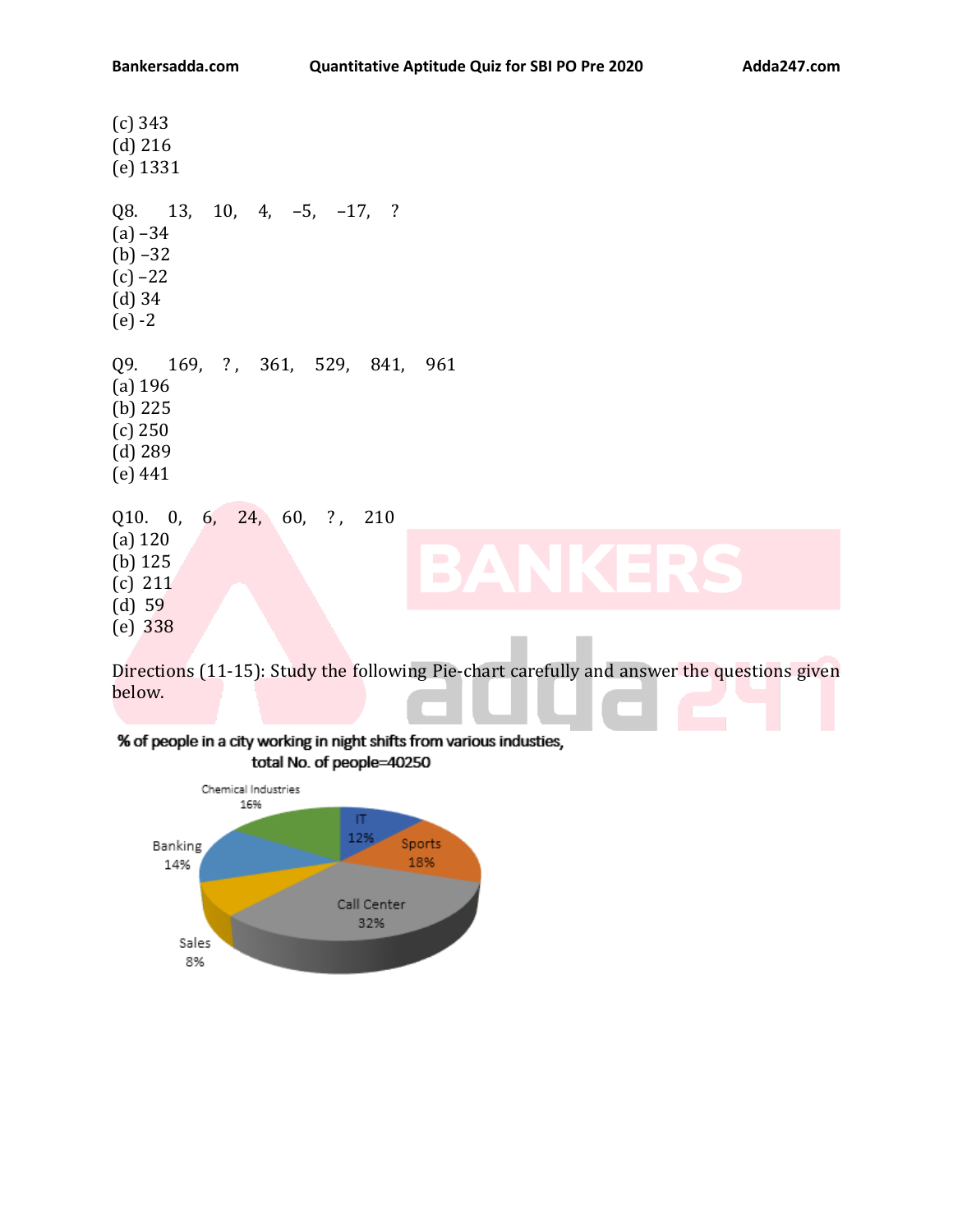| Industries  | Females<br>Percentage |
|-------------|-----------------------|
| IΤ          | 20                    |
| Sports      | 20                    |
| Call Center | 45                    |
| Sales       | 60                    |
| Banking     | 40                    |
| Chemical    | 15                    |
| Industries  |                       |

Q11. What is the respective ratio of men to the women working in night shifts from the call center industry?

(a) 9 : 11

- (b)  $7:5$
- $(c) 8:13$
- $(d)$  11 : 7
- $(e)$  11 : 9



Q12. What is the approximate average number of females working in night shifts from all the industries together?

- (a) 2227
- (b) 4481
- (c) 3326
- (d) 2823
- (e) 4107

Q13. What is the total number of men working in night shifts from all the industries together? (a) 28291

- (b) 25788
- (c) 28678
- (d) 26887
- (e) 28876

Q14. The number of women from the sports industry working in night shift are what per cent of the total number of people working in the night shifts from all the industries together? (a) 5.6%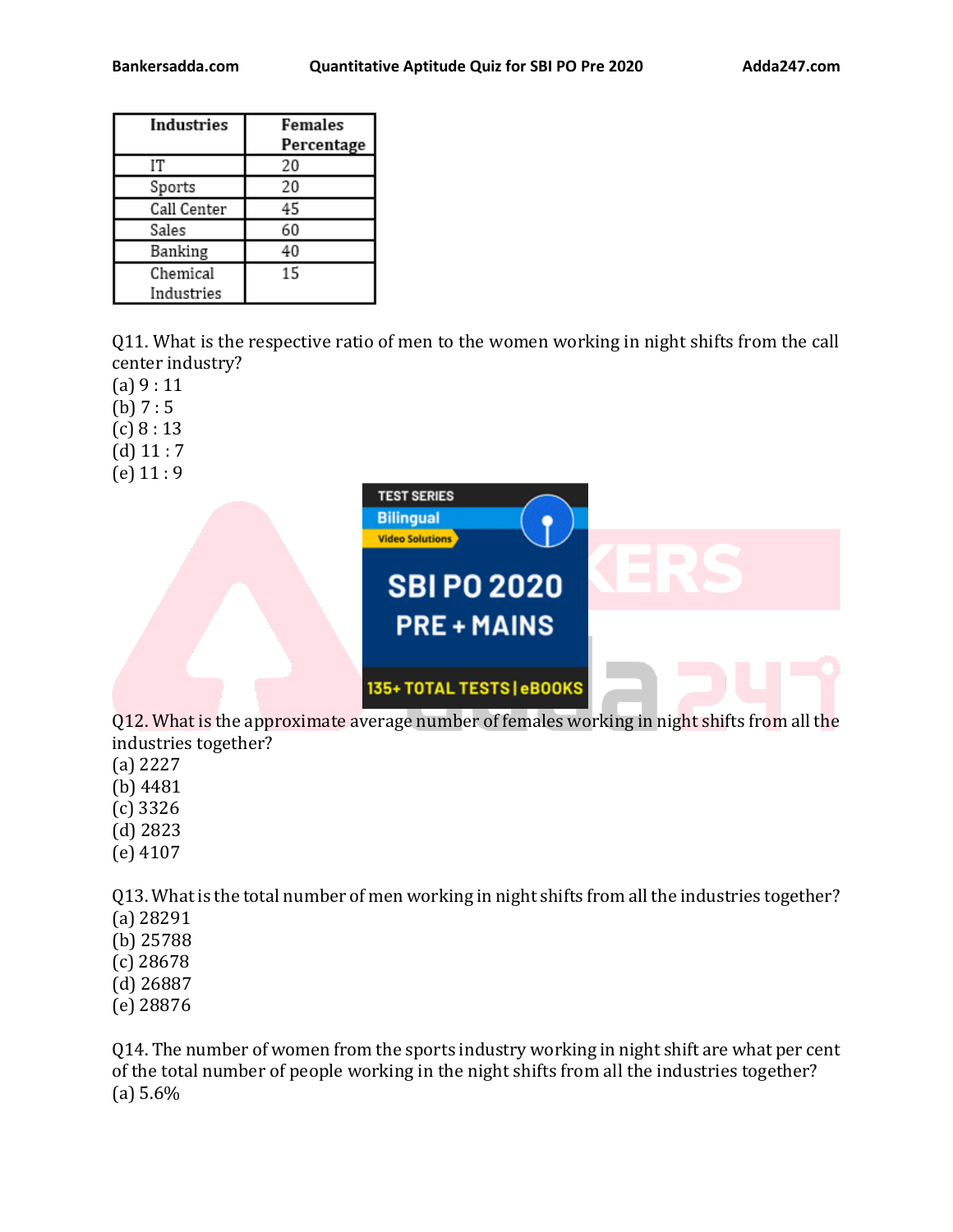(b) 3.6% (c) 3.2%  $(d)$  4.4% (e) 8.4%

Q15. What is the difference between the total number of men and the total number of women working in night shifts from all the industries together?

- (a) 13254
- (b) 13542
- (c) 13524
- (d) 13363
- (e) 12363

**Solutions**

S1. Ans. (b) Sol. Required difference  $=\left(\frac{3}{4}\right)$  $\frac{3}{4} \times \frac{26}{100}$  $\frac{26}{100}$  × 4600) –  $\left(\frac{3}{5}\right)$  $\frac{3}{5} \times \frac{15}{100}$  $\frac{15}{100}$  × 4600)  $= 897 - 414 = 483$ S2. Ans. (a) Sol. Required average =  $\frac{\left( \frac{11}{100} \right)}{\frac{1}{100}}$  $\frac{11}{100}$ ×4600× $\frac{1}{2}$  $\frac{1}{2} + \frac{8}{10}$  $\frac{8}{100} \times 4600 \times \frac{3}{4}$  $\frac{3}{4} + \frac{15}{100}$  $rac{15}{100}$  × 4600 ×  $rac{2}{5}$  $\frac{2}{5}$ 3 =  $253 + 276 + 414$ 3  $\approx$  314 S3. Ans. (c) Sol. Difference is maximum for Mechanical stream i.e.  $=$   $\frac{2}{7}$  $\frac{2}{4} \times \frac{26}{100}$  $\frac{26}{100}$  × 4600 = 598 S4. Ans. (e) Sol. Total number of girls = 11 100  $\times$  4600  $\times$ 1 2 + 8 100  $\times$  4600  $\times$ 1 4 + 15 100  $\times$  4600  $\times$ 2 5 + 26 100  $\times$  4600  $\times$ 3 4 + 22 100  $\times$  4600  $\times$ 1 2 + 18 100  $\times$  4600  $\times$ 1 6  $= 253 + 92 + 276 + 897 + 506 + 138 = 2162$ S5. Ans. (d) Sol. From previous question, Total no. of girls in college = 2162 No. of boys in college = 4600 – 2162 = 2438 Required percentage =  $\frac{(2438-2162)}{3462}$  $\frac{2.562}{2162} \times 100 = 12.76\%$ S6. Ans.(b) Sol.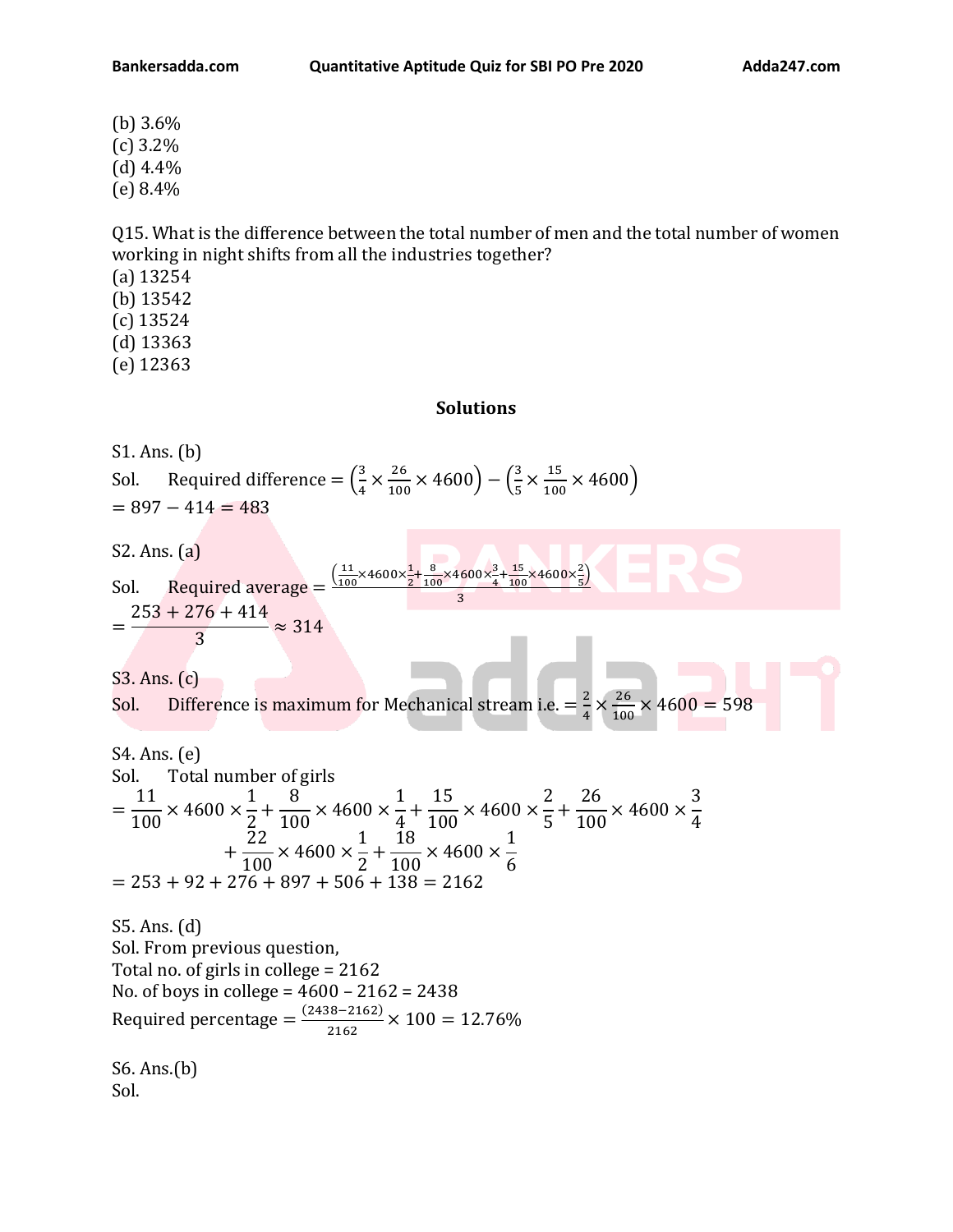```
Pattern is
 -5.5, +4.5, -3.5, +2.5, -1.5, +0.5\therefore ? = 8.5 + 0.5
      = 9S7. Ans.(c)
Sol.<br>Series is, 1<sup>3</sup>, 2<sup>2</sup>, 3<sup>3</sup>, 4<sup>2</sup>, 5<sup>3</sup>, 6<sup>2</sup>, 7<sup>3</sup>
 \therefore ? = 7<sup>3</sup> = 343
S8. Ans.(b)
Sol.
 Pattern is - 3, - 6, - 9, - 12, - 15
 \therefore ? = -17 -15
 =-32S9. Ans.(d)
Sol.<br>Series is 13<sup>2</sup>, 17<sup>2</sup>, 19<sup>2</sup>, 23<sup>2</sup>, 29<sup>2</sup>, 31<sup>2</sup>
 \therefore ? = 289
                                                ENGLISH
                                                 SBI PO 2020
                                                COMPLETE eBOOKS KIT
                                               Ace Reasoning | Quant | English
                                                 Puzzle | Data Interpretation
S10. Ans.(a)
Sol.
  Series is 1^3 - 1 = 02^3, -2 = 63^3 - 3 = 244^3 - 4 = 605^3 = 5 = 1206^3 - 6 = 210\therefore ? = 120
S11. Ans. (e)
Sol. Required ratio = 55:45 = 11:9S12. Ans. (a)
```